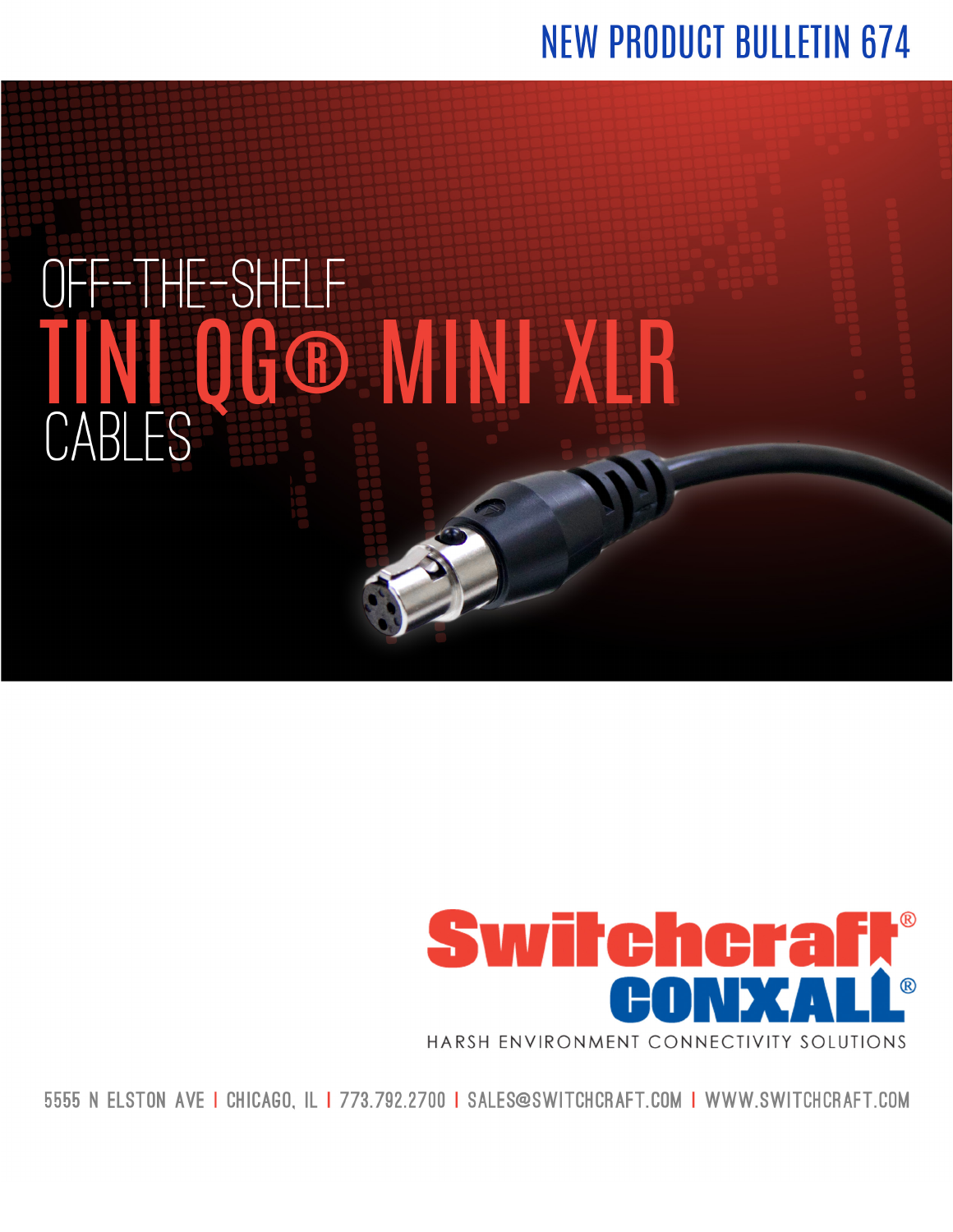

#### NEW! **standard cables**

THE TINI-QG® SERIES FROM SWITCHCRAFT® are the original Mini-XLR connectors, and they are still made in Chicago to the same high quality standard and used in critical applications all over the world. These standard cables are available off the shelf from participating Switchcraft distributors, perfect for prototypes and low to medium volume production. They are overmolded in the Switchcraft® factory using high quality shielded cable, suitable for the most demanding applications, from medical devices to professional audio systems.



Connector and cable offer full shielding for improved performance without interference



Molded flex relief resists harsh bends, significantly extending the life of the cable



The connectors and molded cable assemblies are made in the Switchcraft® factory in Chicago

| <b>ITEM</b>  | <b>CONTACT</b>       | <b>LENGTH</b> | <b>OPPOSITE END</b>  | <b>MATING CONNECTORS</b>                  |
|--------------|----------------------|---------------|----------------------|-------------------------------------------|
| 603HG079184X | 3-pos female sockets | 2M (79")      | Strip/Tin Leads      | TB3M <sub>,</sub> TA3M <sub>,</sub> TRA3M |
| 604HH079184X | 4-pos female sockets | 2M (79")      | Strip/Tin Leads      | TB4M, TA4M                                |
| 605HJ079184X | 5-pos female sockets | 2M (79")      | Strip/Tin Leads      | TB5M___, TA5M, TB3M___, TA3M___           |
| 603HG079603X | 3-pos female sockets | 2M (79")      | 3-pos female sockets | TRA3M                                     |
| 604HH079604X | 4-pos female sockets | 2M (79")      | 4-pos female sockets | TB4M, TA4M                                |
| 605HJ079605X | 5-pos female sockets | 2M (79")      | 5-pos female sockets | TB5M, TA5M                                |

Call factory for custom lengths and other custom configurations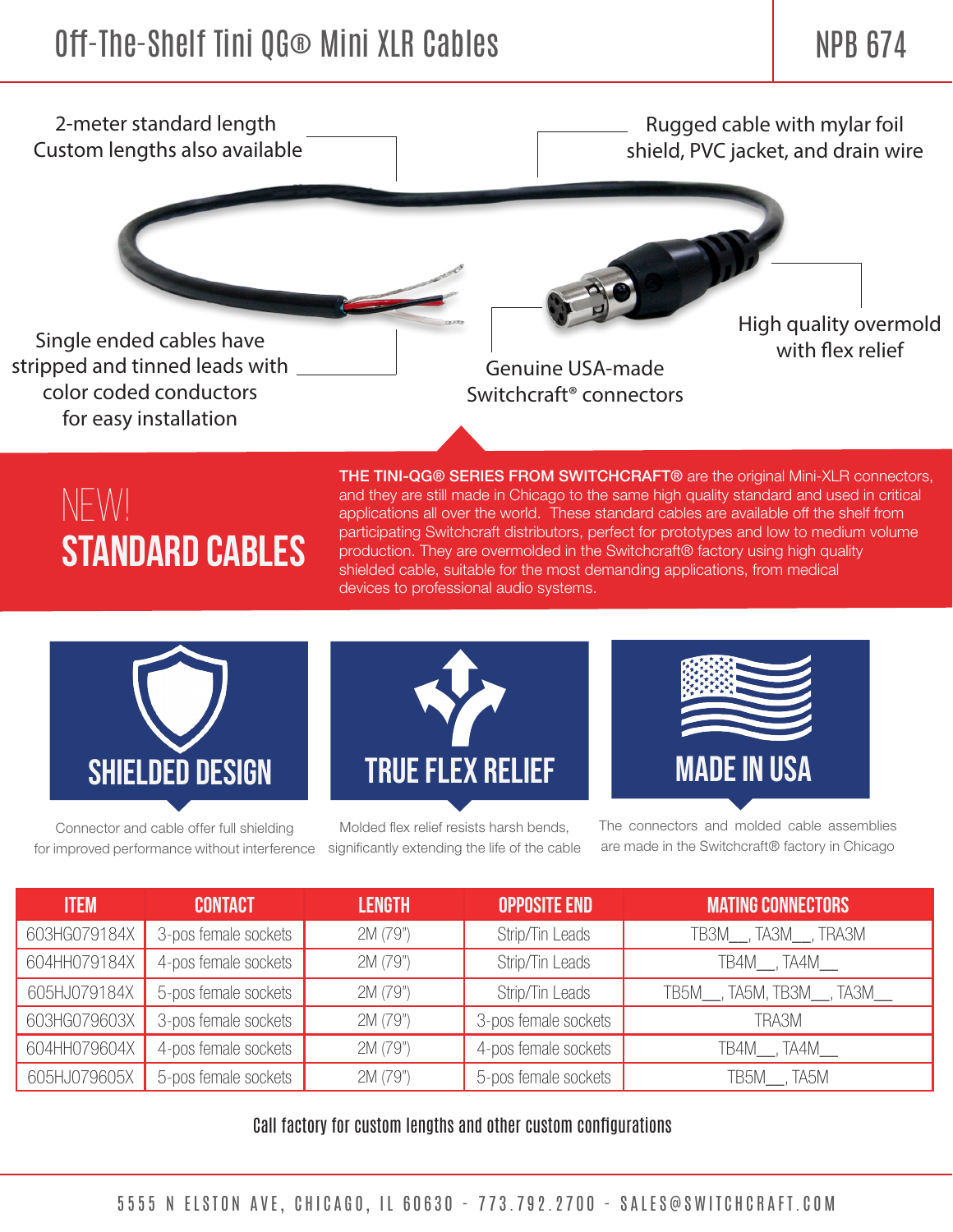## **DIMENSIONS**



#### CONTACTS



3 Pin Female



4 Pin Female



5 Pin Female

### **WIRING CHART**

| PIN              | <b>WIRE COLOR</b>           |
|------------------|-----------------------------|
| PIN 1            | BLACK                       |
| PIN 2            | WHITE                       |
| PIN 3            | RED                         |
| PIN 4            | <b>GREEN</b>                |
| PIN <sub>5</sub> | BROWN                       |
| <b>SHELL</b>     | SHIELD/<br><b>DRAINWIRE</b> |

#### **CABLE SPECIFICATIONS**

Conductor Gauge: 24awg (7x32) **Conductor Materials: Tinned copper** Primary Insulation ID: 0.045 Insulation Material: Semi-rigid PVC, 0.010" [0.25mm] thick **Shield:** Foil with drain wire **Shield Material: Aluminum-polyester** Outer Jacket Material: Black PVC, 0.035" [0.89mm] thick, 80C Capacitance: 30 picrofarads/ft Approvals: Cable is UL & CSA approved and marked

**Product is RoHS Compliant**